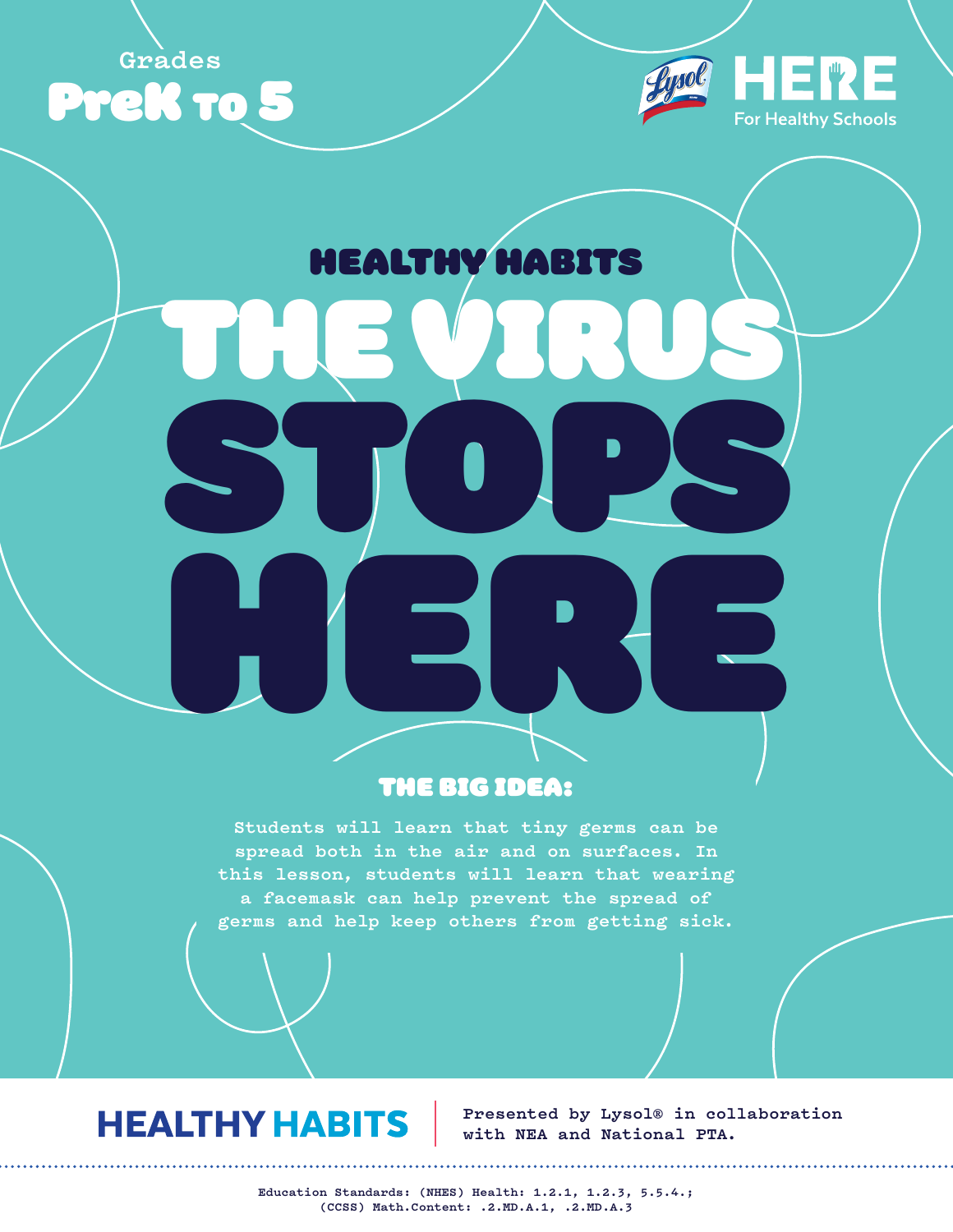

## Goals and Skills

### Students Will:

- Understand that germs can be spread by coughing, sneezing, or touching
- Understand that one way to help prevent the spread of germs is by wearing a facemask
- Create a facemask to wear when social distancing is not possible
- Demonstrate the proper way to wear a facemask

### Supplies and Preparation

- Bandana, old T-shirt, or cotton cloth
- Rubber bands (or hair ties)
- Scissors
- Ruler
- Paper
- Art supplies for extension activity

### Background for Teachers

Visit the CDC's Get the Facts About Coronavirus guide to learn more about the spread of COVID-19 and the importance of wearing face coverings. This site also discusses what you need to do at home and when going out in order to stay safe. [https://www.cdc.gov/](https://www.cdc.gov/coronavirus/2019-nCoV/index.html) [coronavirus/2019-nCoV/index.html](https://www.cdc.gov/coronavirus/2019-nCoV/index.html)



# Instruction Steps

**Engage.** Spark student interest by asking the following questions:

- What is a germ?
- How do germs spread from one person to another?
- What are some ways we can stop the spread of germs?

Explain. Germs are living things that are found all around the world. They are so tiny that we need a microscope to see them! When germs enter our bodies, sometimes they can make us sick with an illness.

Germs can spread from one person to another through little droplets when someone coughs, sneezes, or even talks! If we touch our eyes, nose, or mouth, these droplets can enter our bodies and sometimes make us sick. When we touch different surfaces with our hands, we are also spreading our germs. These germs can remain on a surface from a few hours to several days.

Discuss (all grade levels). Tell students that when we cough or sneeze into the open air, our germs can sometimes spread to other people. One way to help prevent the spread of germs is by wearing a facemask.

Facemasks make a barrier (like a wall) that helps prevent germs from traveling into the air and onto other people or surfaces when we cough, sneeze, or talk. Germs are more easily spread when we are close to another person. Sometimes, people can be sick and not even know it. When we wear a mask, we can help prevent someone else from getting sick because our noses and mouths are covered, which helps stop our germs from getting into the air.

Demonstrate to students how blowing air on a piece of paper will cause the paper to move. Then, give the same demonstration to students while wearing a facemask. Make note of how the paper does not move. Explain to students that like the paper, when we wear a facemask, germs do not move onto other people.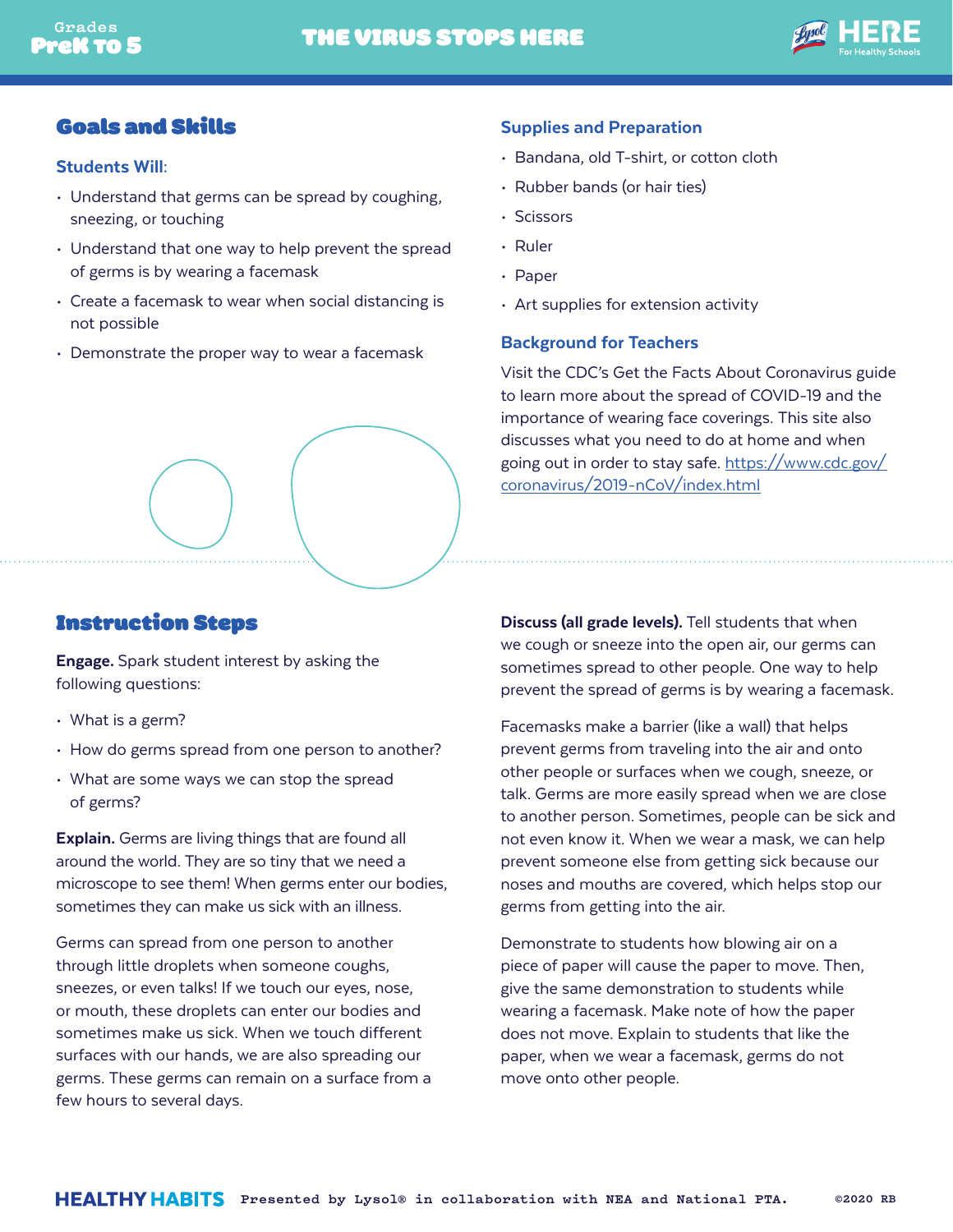







### **Create**

PreK. Distribute the PreK Facemask Handout (page 5). Have students take the facemask and place it correctly over the smiley face to demonstrate the proper placement of a facemask. Tape the facemask to the smiley face. Students may color the picture when complete.

Reiterate to students the importance of a properly placed facemask.

Grades K-1. Have students create a self-portrait of themselves wearing a mask. Using the handout found on page 6:

- Have students illustrate themselves using the face template on the top half of the paper
- In the middle section, have students write their name
- In the bottom section (with the facemask), students will decorate their own facemask
- Then, have students fold the facemask section over their name like an accordion so that the facemask is over the self-portrait

Students should be able to flip back and forth to see their self-portrait with and without a facemask.

# Some Dos and Don'ts About Facemasks

Talk to students about some important rules when it comes to wearing facemasks.

- DO wear a mask that covers your nose and mouth to help protect others in case you are sick, but do not have symptoms
- DO wear a mask in public settings when you're around people that you do not live with
- DO wear a mask correctly
- DON'T put the mask around your neck or up on your forehead
- DON'T touch the mask, and if you do, wash your hands or use hand sanitizer to disinfect

Review the importance of wearing facemasks. Using the Comic Strip Handout (page 7) have students create a comic strip story about the importance of wearing facemasks and how they can help prevent the spread of germs.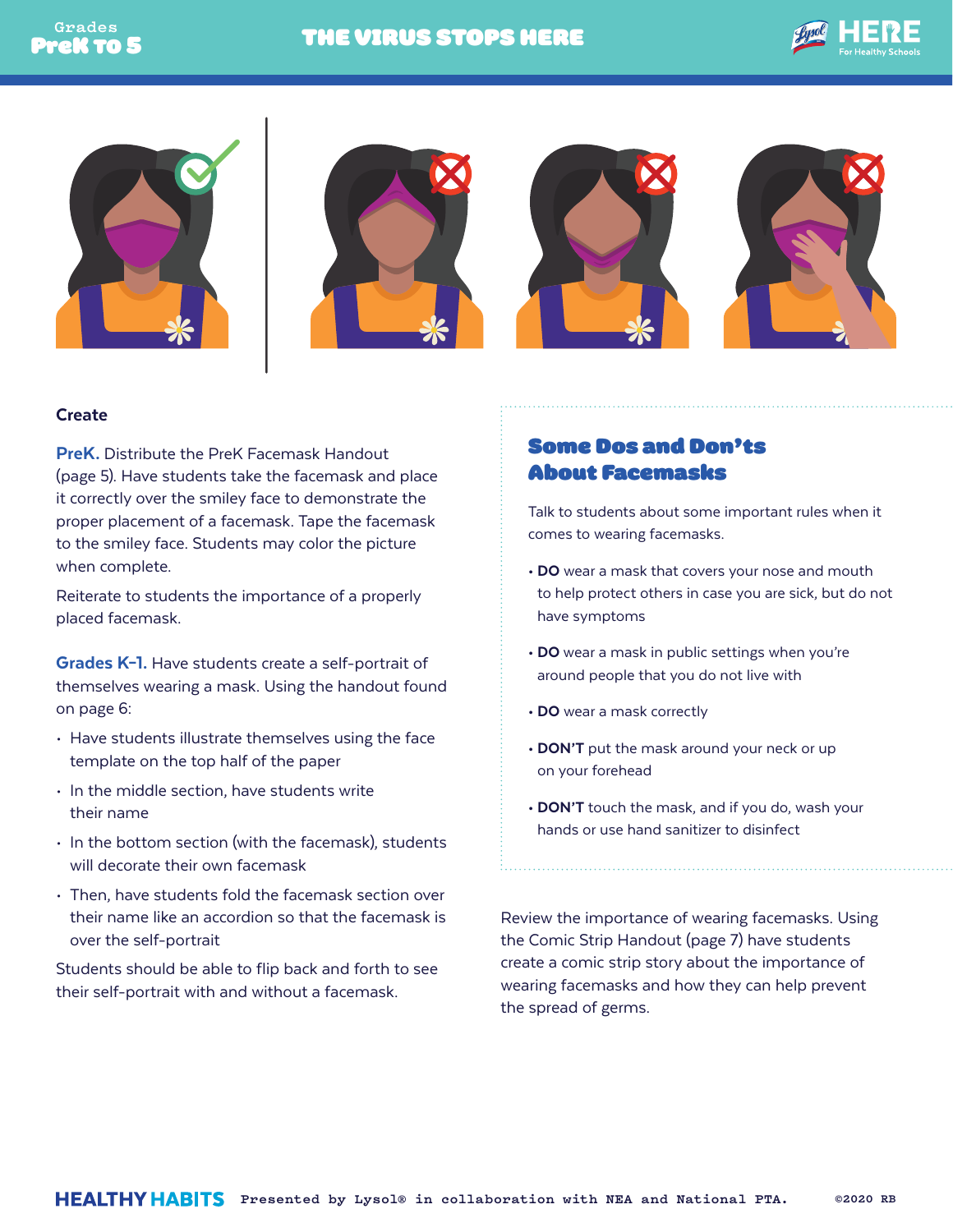

- Grades 2-3, 4-5. Creating a facemask:
- First, use your ruler to measure out a piece of cloth 20 inches by 20 inches (for younger students, you will want to make sure the cloth is already measured and cut)
- Fold the cloth in half from top to bottom (hamburger style)
- From there, fold the top down to the middle of the cloth and the bottom up to the middle of the cloth
- Place rubber bands or hair ties over the cloth about six inches apart
- Fold sides to the middle and tuck them in
- Place rubber bands (or hair ties) over ears, making sure that the mask covers both the nose and mouth. The facemask should be tight, but comfortable.

# Home Connection

Have each student take their facemask home to demonstrate to their parents how to properly wear a facemask and the reasons why we should wear them.

### Additional Resources

- **CDC Stop the Spread of Germs Poster** [https://www.cdc.gov/coronavirus/2019-ncov/](https://www.cdc.gov/coronavirus/2019-ncov/downloads/stop-the-spread-of-germs.pdf) [downloads/stop-the-spread-of-germs.pdf](https://www.cdc.gov/coronavirus/2019-ncov/downloads/stop-the-spread-of-germs.pdf)
- **PBS Video "Wearing A Mask Helps Stop the Spread of Germs"**  [https://www.pbs.org/video/wearing-mask-helps](https://www.pbs.org/video/wearing-mask-helps-stop-spread-germs-mjjg7e/)[stop-spread-germs-mjjg7e/](https://www.pbs.org/video/wearing-mask-helps-stop-spread-germs-mjjg7e/)

### Information obtained from the following resources:

- [https://www.cdc.gov/coronavirus/2019-ncov/](https://www.cdc.gov/coronavirus/2019-ncov/prevent-getting-sick/how-to-wear-cloth-face-coverings.html) [prevent-getting-sick/how-to-wear-cloth-face](https://www.cdc.gov/coronavirus/2019-ncov/prevent-getting-sick/how-to-wear-cloth-face-coverings.html)[coverings.html](https://www.cdc.gov/coronavirus/2019-ncov/prevent-getting-sick/how-to-wear-cloth-face-coverings.html)
- [https://www.cdc.gov/coronavirus/2019-ncov/](https://www.cdc.gov/coronavirus/2019-ncov/prevent-getting-sick/how-to-make-cloth-face-covering.html) [prevent-getting-sick/how-to-make-cloth-face](https://www.cdc.gov/coronavirus/2019-ncov/prevent-getting-sick/how-to-make-cloth-face-covering.html)[covering.html](https://www.cdc.gov/coronavirus/2019-ncov/prevent-getting-sick/how-to-make-cloth-face-covering.html)
- <https://kidshealth.org/en/kids/germs.html>

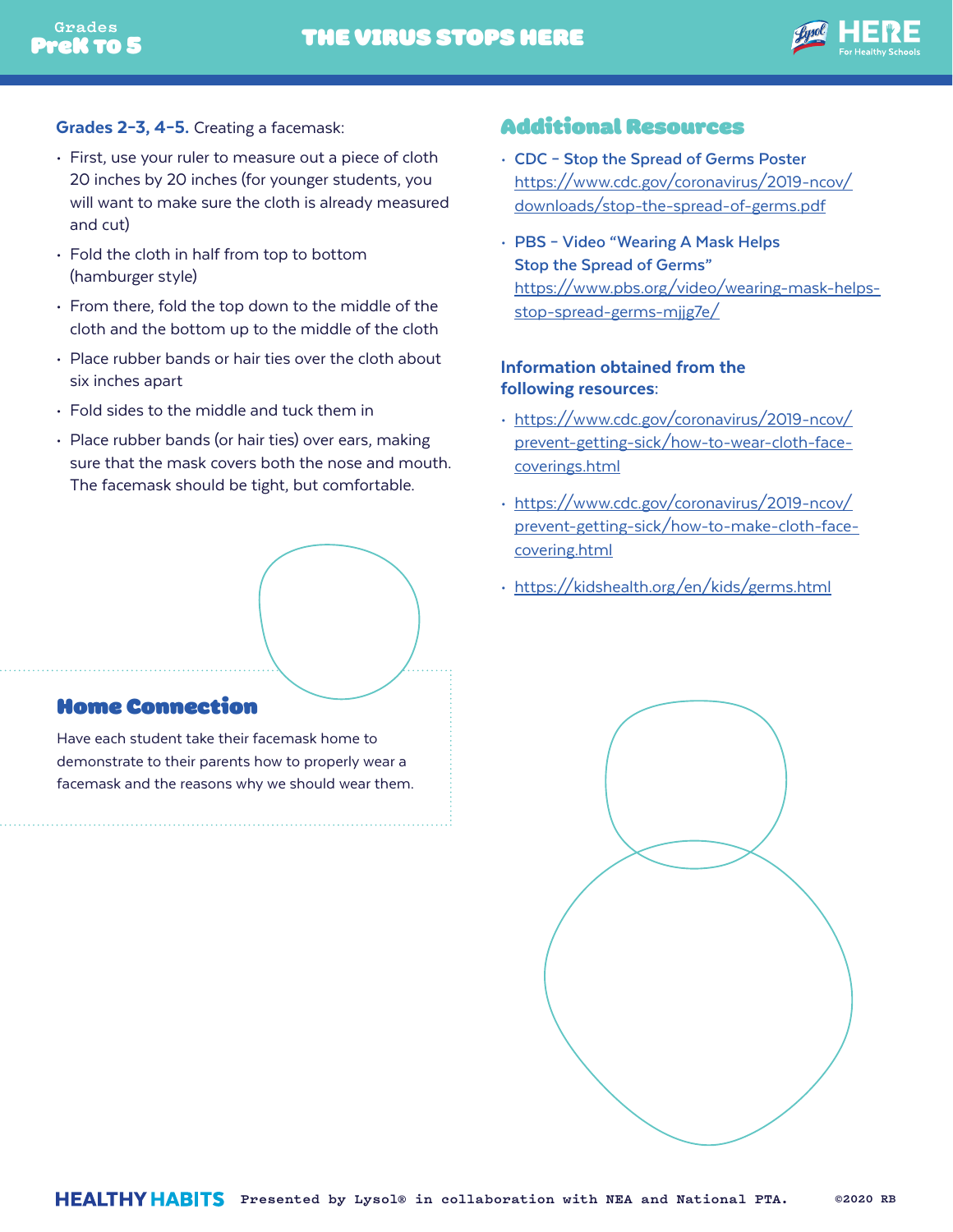

## STUDENT HANDOUT: PreK Facemask

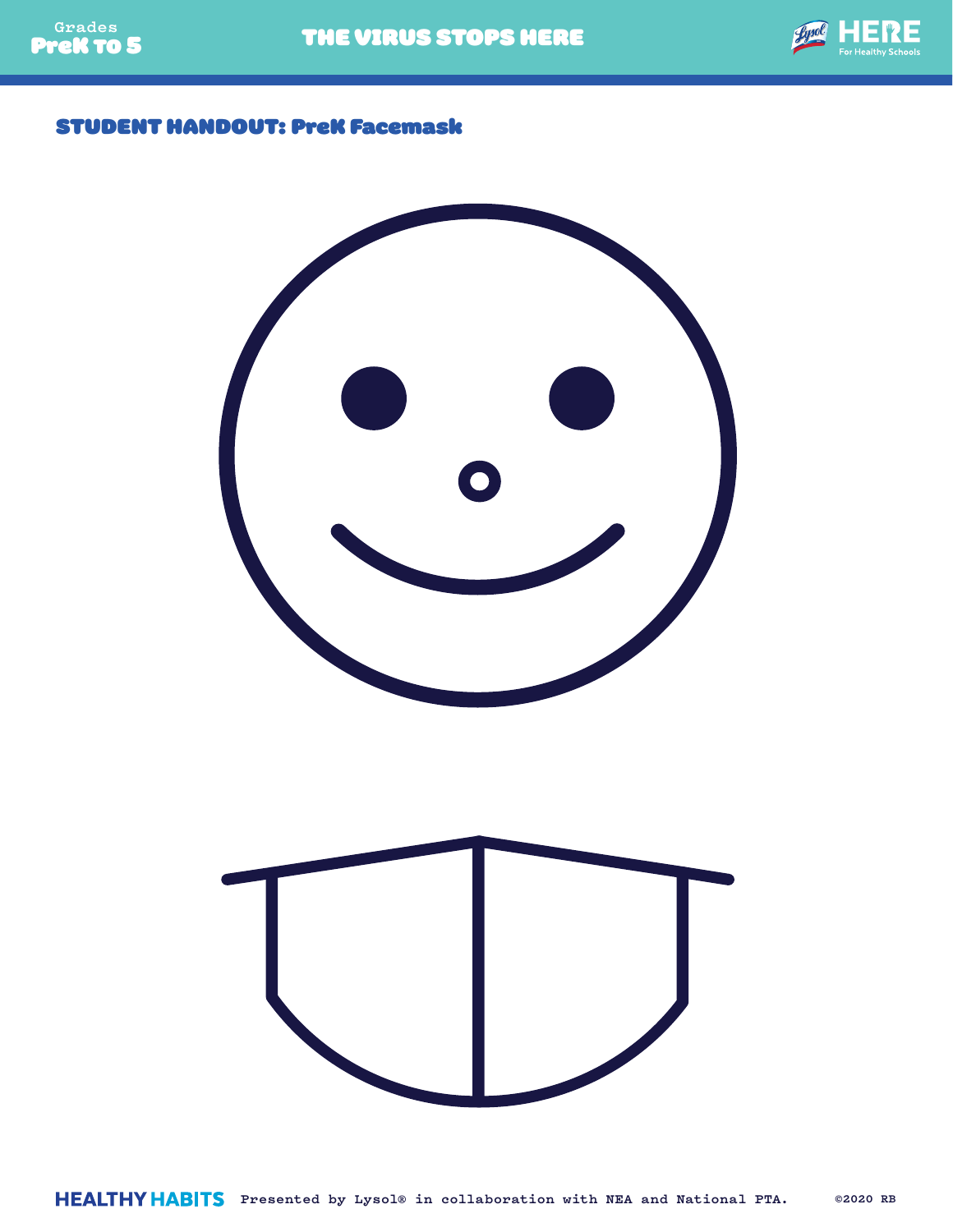

THE VIRUS STOPS HERE



## STUDENT HANDOUT: Grades K-1 Facemask

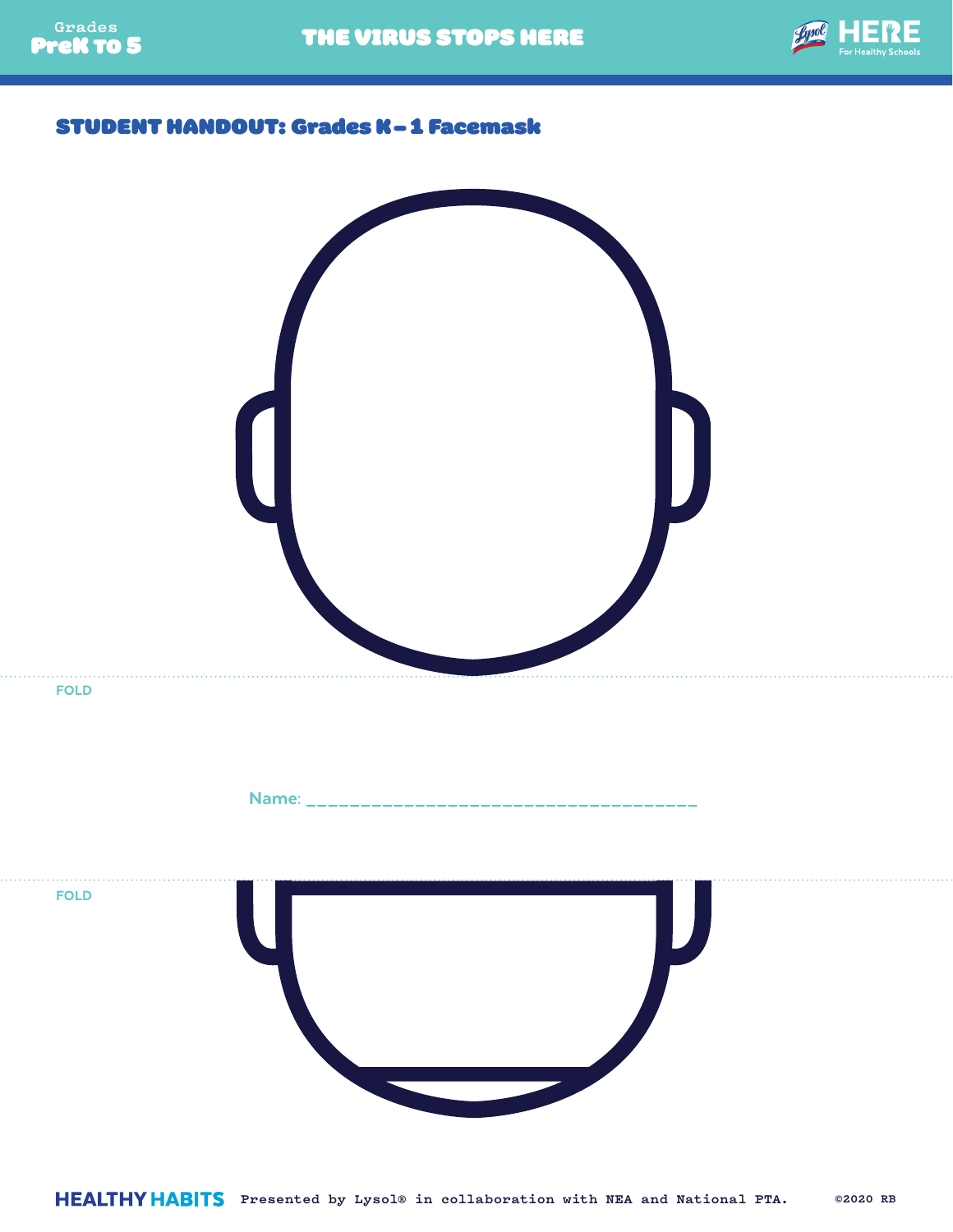

# STUDENT HANDOUT: Comic Strip

Name: \_\_\_\_\_\_\_\_\_\_\_\_\_\_\_\_\_\_\_\_\_\_\_\_\_\_\_\_\_\_\_\_\_\_\_\_\_\_\_\_\_\_\_\_\_\_\_\_\_\_\_\_\_\_\_\_\_\_\_\_\_\_\_\_\_\_\_\_\_\_\_\_

Have students create a comic strip story about the importance of wearing facemasks and how they can help prevent the spread of germs.



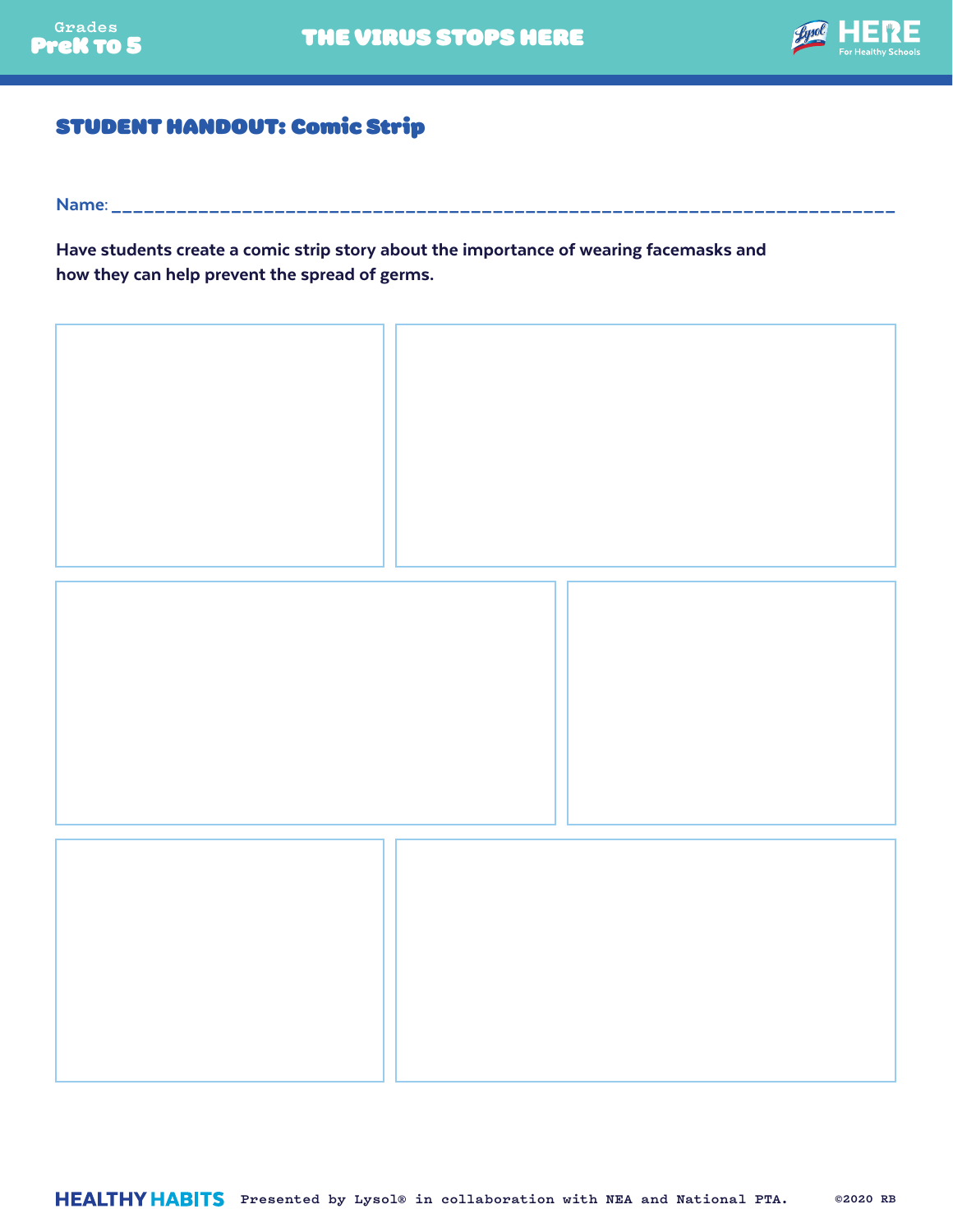**Grades**





# HEALTHY HABITS

# SIX N FEET OF SEPARATION

# THE BIG IDEA:

**Students will learn what social distancing is and why we practice it. In this lesson, students will learn about the different ways that we can socially distance.**

# **HEALTHY HABITS**

**Presented by Lysol® in collaboration with NEA and National PTA.**

**Education Standards: (NHES) Health: 1.2.1, 1.2.3, 2.5.4, 5.5.3, 5.5.5, 7.5.3 (CCSS) MATH.Content: .2.MD.A.1, .2.MD.A.3, .2.MD.D.10**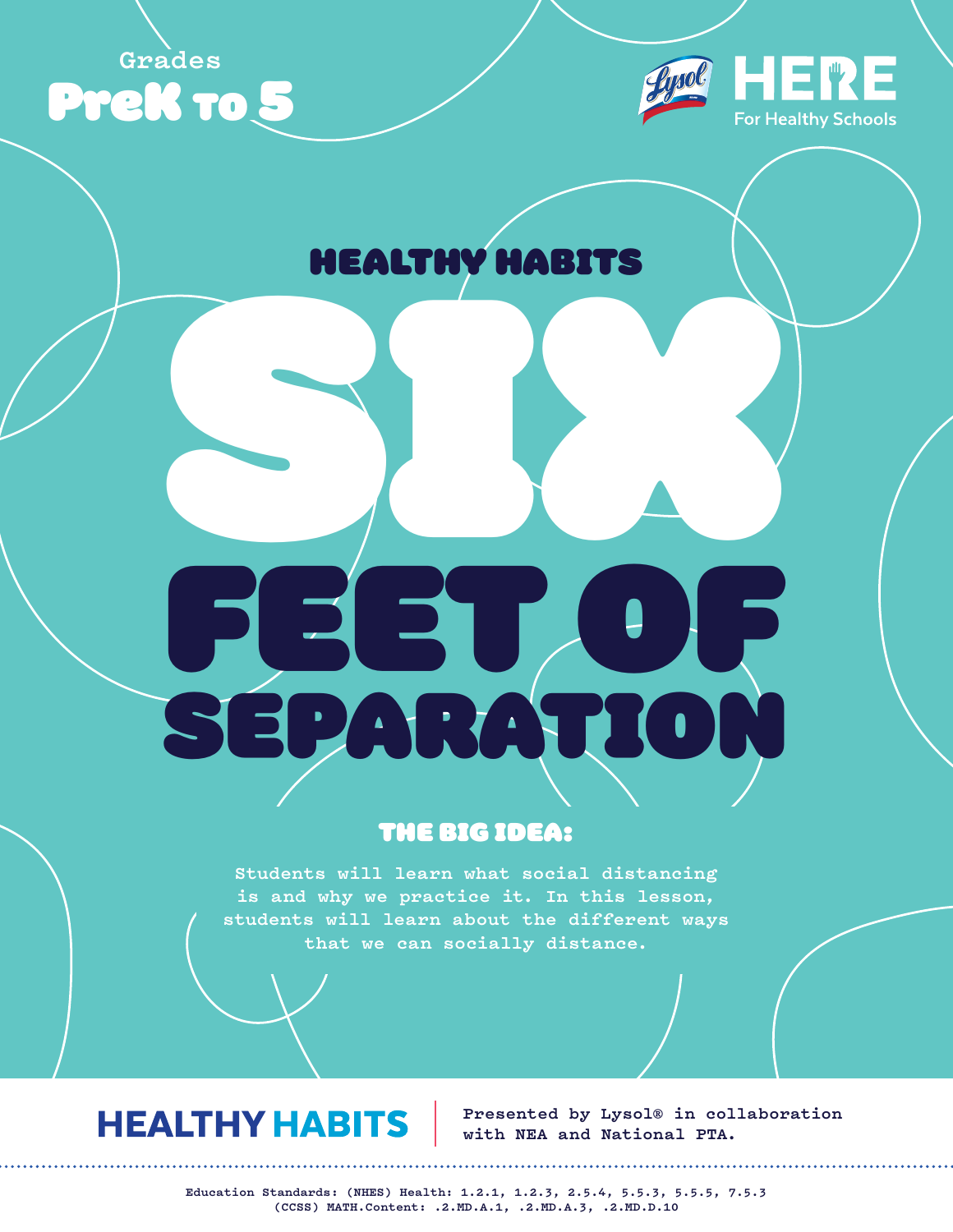

## Goals and Skills

### Students Will:

- Understand the term "social distancing" and why we should practice it
- Understand where we practice social distancing and far how apart we should stay
- Learn about germs and how practicing social distancing can help prevent the transmission of germs
- Learn about the different ways that they can socially distance

## Instruction Steps

**Review - Germ Recap!** At home and in prior grades, students have been introduced to the idea of germs and how germs can make us sick. Divide students into groups. Ask students to take turns within their group, sharing what they know about germs. Have one student in the group record the ideas, then share the group's ideas with the class.

**Explain.** Make sure students understand that germs are tiny, living things that are all around us in the world. They are so tiny that we sometimes need a microscope to see them. Germs can spread from one person to another through little droplets when someone coughs, sneezes, or talks. If we touch our eyes, nose, or mouth, these droplets can enter our bodies and sometimes make us sick. When we touch different surfaces with our hands, we are also spreading our germs. These germs can remain on a surface from a few hours to several days.

### Supplies and Preparation

- Art supplies
- Tape measure
- Sidewalk chalk
- Chart paper
- Groups of various household items that students can use for graphing (toys, straws, cotton balls, toothpicks, etc.)

### Background for Teachers

Visit the CDC's Get the Facts About Coronavirus page to learn more about the spread of COVID-19 and the importance of social distancing. This site also discusses what you need to do at home and when going out in order to stay safe. [https://www.](https://www.cdc.gov/coronavirus/2019-ncov/prevent-getting-sick/index.html) [cdc.gov/coronavirus/2019-ncov/prevent-getting-sick/](https://www.cdc.gov/coronavirus/2019-ncov/prevent-getting-sick/index.html) [index.html](https://www.cdc.gov/coronavirus/2019-ncov/prevent-getting-sick/index.html)

When you are close to someone, you increase your risk of catching their germs. Sometimes it is difficult to know if someone else is sick, which is why it is important to physically (socially) distance.

Social distancing means keeping a safe space between yourself and others you do not live with. It is important to stay at least six feet (about two arms' length) from other people when you are social distancing. When we socially distance, we increase our chances of staying healthy because we are not getting germs from someone who may sneeze or cough. We should practice social distancing when we go to places outside of our own home.

**Discuss.** Ask students what type of activities they can do while practicing safe social distancing. As a class, have students create a list that they will take home. Continue adding to the list when students think of new ideas. Give some examples about what kinds of activities students can do while social distancing.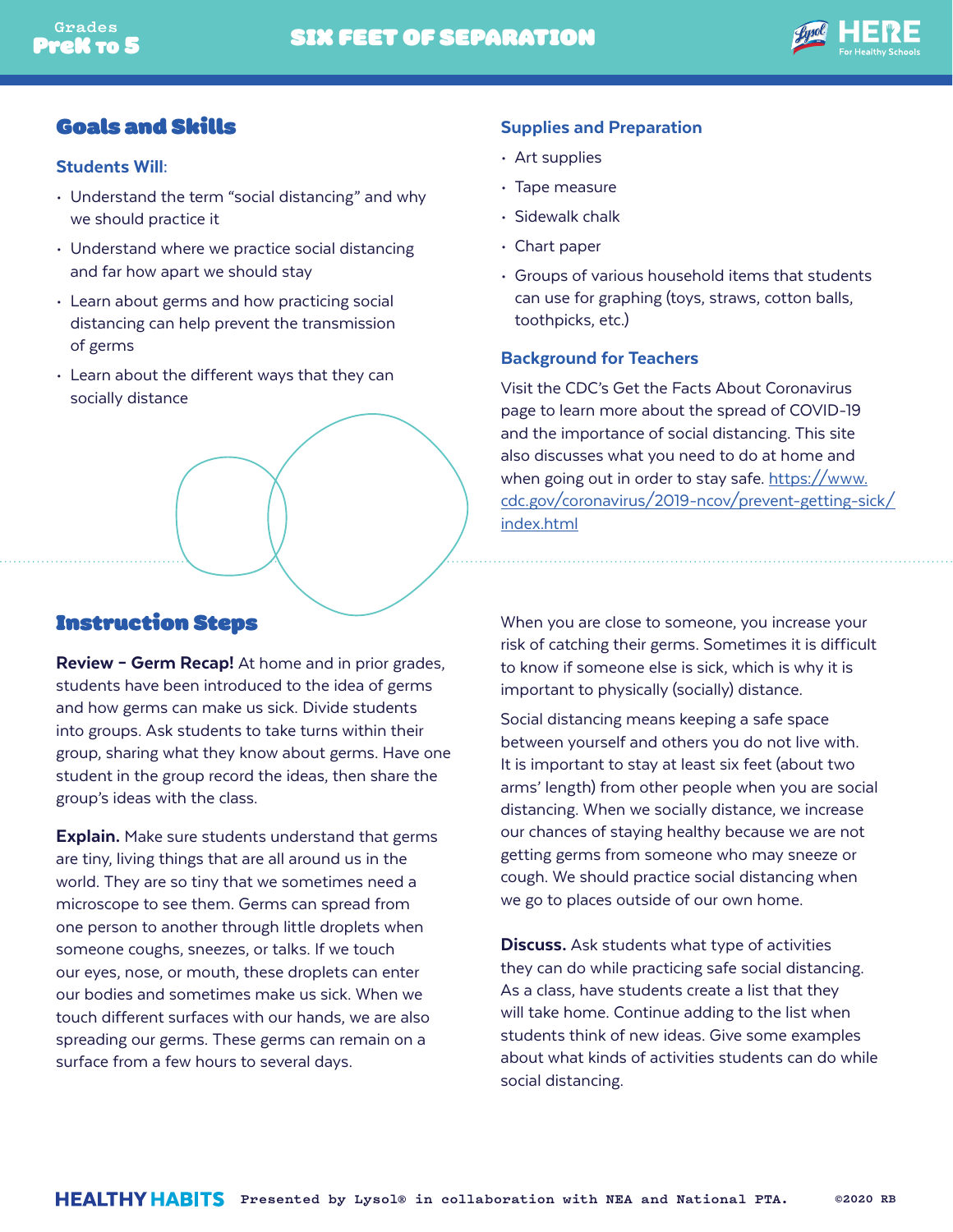

- Take a bike ride or walk with the family
- Enjoy reading a story outside
- Create a nature scavenger hunt or go geocaching
- Kick a soccer ball or throw a baseball with a family member
- Play Simon Says
- Enjoy a movie outdoors
- Rock painting

#### Create

PreK. Students will use what they have learned to determine which pictures are close together and which are far apart. Reiterate to students that when we practice social distancing, we stay far apart. Students will circle the pictures that are far apart.



When finished, students will draw their own picture of two people social distancing.

Grades K-1. To get a better understanding of the appropriate social distancing space, students will test various items and/or movements within six feet.

- Help students measure out a distance of six feet with chalk marking each end
- Have students practice different physical movements to get from one end to the other (walking, running, bunny hops, frog leaps, crab walk, etc.)
- Have students record the number of steps per each movement it took them to move from end to end

### Example chart shown below:



Reiterate to students that social distancing means staying at least six feet apart.